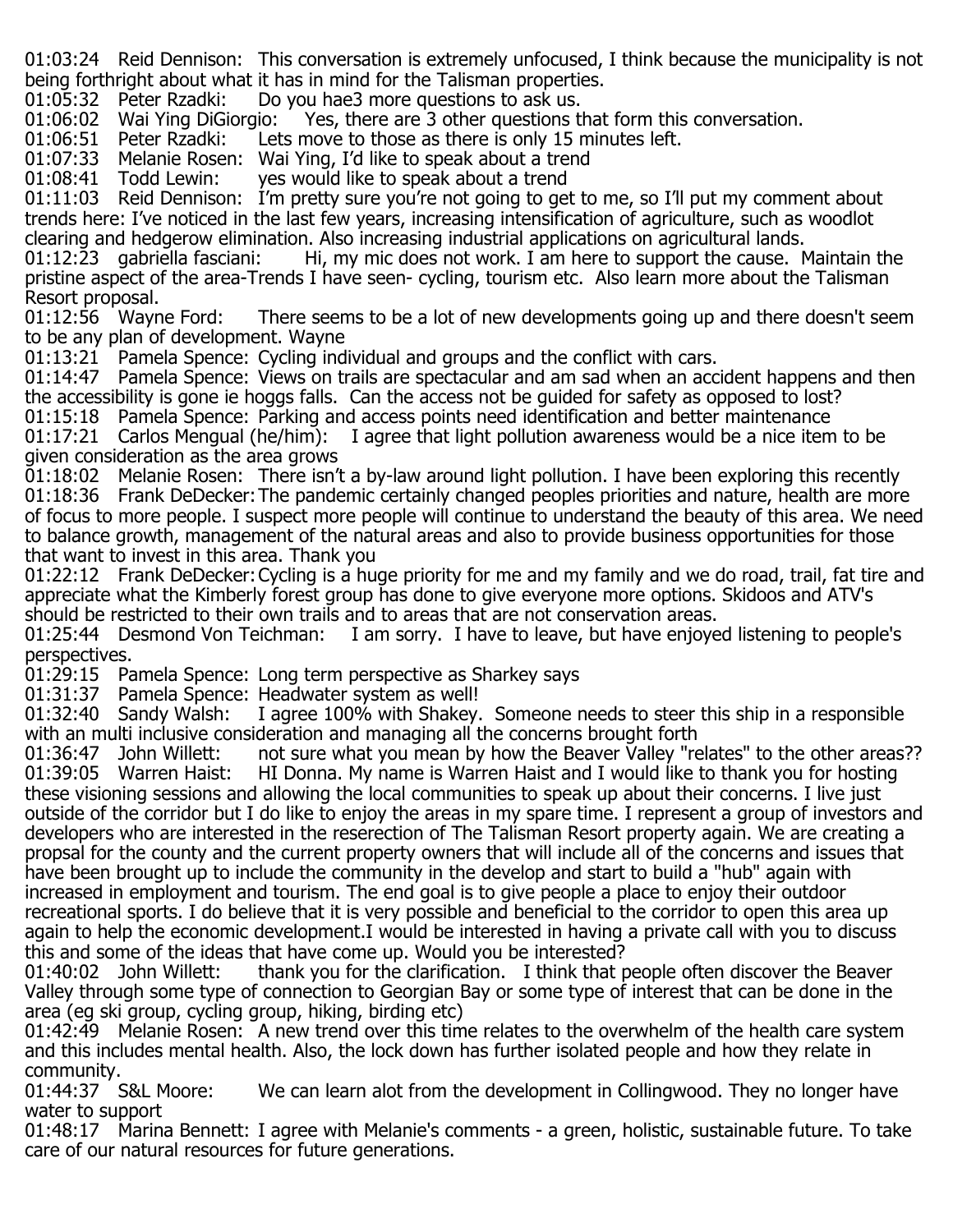01:48:39 Sandy Walsh: It goes without saying that the municipality would benefit from the tourism and economic development but I feel the most important benefit if handled and developed properly would be the responsible management aspect that would hopefully address the cocerns.

01:48:40 jenny chartoff: I agree with this too.

01:49:12 jenny chartoff: Very important to save the green holistic sustainable future<br>01:50:33 Wavne Ford: I believe there needs to be a plan of development that cont

I believe there needs to be a plan of development that controls the rate of development as there is a potential for rapid growth due to the proximity to the GTA. Around this would be an increase in activities in the valley to each month of the year.

01:50:35 Melanie Rosen: The First Nations peoples are interested in being represented and educating us. There must be a genuine openness to develop trust and establish respect from their perspective<br>01:50:48 Wavne Ford: Thave to leave thank vou Wavne

01:50:48 Wayne Ford: I have to leave thank you Wayne<br>01:51:14 John Willett: regarding of opportunities for the regarding of opportunities for the area I would agree with the concept of protection of natural/cultural assets and of sustainable development

01:52:06 Marina Bennett: It would be great if our local schools included local geography, history, nature identification, etc so the next understand how lucky they are to live in this area and appreciate their

surroundings and how to take care of it<br>01:52:28 Sidney Thompson: I agre I agree. we are very concerned about influx of too many people and

damage to the fragile environment<br>01:53:54 Sidney Thompson: tl the municipality needs to regulate and control access and use of the natural area ex. the trails and waterways.

There is a natural tension between economic development and maintaining the wonderful natural attributes we all value. I support the idea that any development needs to be thoughtful and respectful of the assets we have and builds on its unique attributes. I suggest checking out the One Planet Living principles as a guide to achieve a regenerative approach to sustainability.

01:57:49 Guy Treadwell: All known.

01:58:25 Eric Cerny: To Sidney's point above about regulating and controlling access to the area - as part of this action it would need to be supported by resources (people) who are assigned to study the metrics associated with the threshold that the environment can handle. I'm not sure if there is any hard data to use to study this and make projections.<br>01:58:33 Sidney Thompson: B

But of even greater concern, if you build more infrastructure, you will encourage more use. How do you control that? How do you keep 100 kayaks from getting into the Beaver River every Saturday? If you redevelop Talisman, you must control the level of tourism and the impact. 01:59:09 Guy Treadwell: I'm leav

02:01:03 Guy Treadwell: Sorry I'm leaving. Have other stuff to do. I encourage all listeners to do as Donna suggests submit your comments in writing. Follow up in writing.<br>02:02:00 Chari Cohen: Kimberley B.C. and the Purcells have lots of

Kimberley B.C. and the Purcells have lots of water. Golf courses and hotels and other accommodations draw huge amounts of water and in the case of golf courses, the pollution due to fertilizers so near the Beaver River will surely compromise it.

02:02:41 Melanie Rosen: Talisman- focus on wellness, health, appreciation of natural beauty AND supporting the community that is here all year round.<br>02:05:26 Todd Lewin: Feeling like many feel tha

Feeling like many feel that it has to be a choice between economic development and the environment but don't feel it does. Through a proper Talisman plan, that property could be a community hub for education around health & wellness, nature, local native history etc. A true retreat in a setting that truly represents that. The BV needs to be everything that Blue Mountain Village isn't! 02:07:34 Carlos Mengual (he/him): I think it's very important to maintain access to the all the outdoor activities we have available to us here in the valley. That, along with a plan to preserve the natural beauty of this eco system would be beneficial in maintaining the balance between the draw of the region and the character/atmosphere it currently retains<br>02:10:01 John Willett: how are you

how are you defining sustainable developemtnt

02:10:08 Sidney Thompson: My number one concern is not on the list: it is environmental protection and regulation of tourism.<br>02:10:14 Peter Burns:

02:10:14 Peter Burns: I have selected none, because I believe that conservation should be number 1.<br>02:10:24 Alex Speigel: https://www.google.ca/url? https://www.google.ca/url?

sa=t&rct=j&q=&esrc=s&source=web&cd=&cad=rja&uact=8&ved=2ahUKEwidqMWvmrPwAhVSFVkFHW7xBS sQFjAAegQIAxAD&url=https%3A%2F%2Fwww.bioregional.com%2Fone-planet-

living&usg=AOvVaw2DJMUGIv55vm93cqY4iF2N

None- to be left as a Natural Preserve and Conservancy.